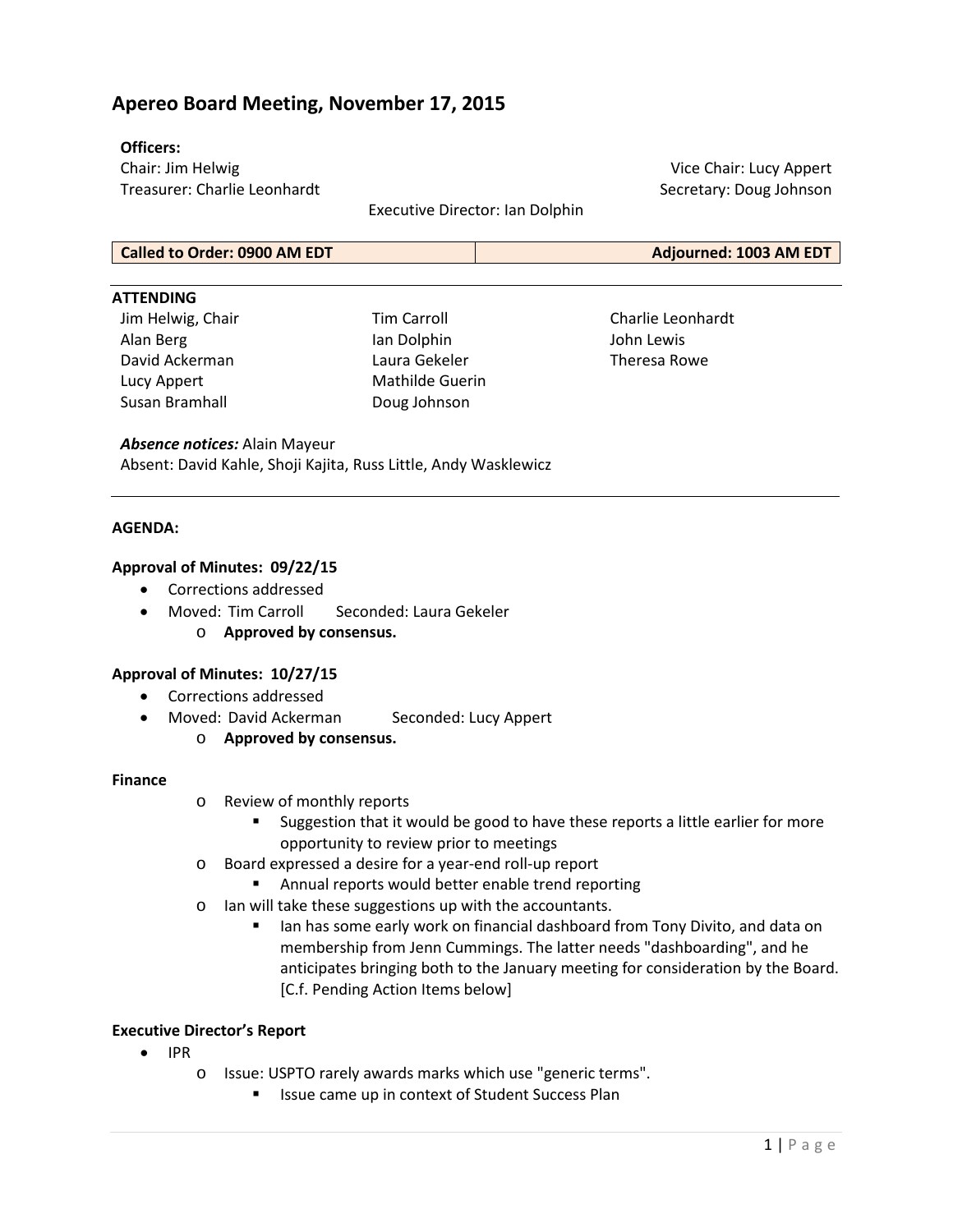- $\circ$  Ian is working through the issues with the software communities concerned and key stakeholders.
	- This issue will undoubtedly apply to our other projects such as analytics projects, Image Quiz, etc.
	- Encouraging projects to consider prefixing projects with "Apereo"
		- Not required
- Spanish Sakai Meeting: A Spanish Sakai Conference and working meeting was held in Murcia w/c 2nd November.
	- o The meeting was well attended around 50 at the Conference, and 25 at the working meeting.
	- $\circ$  Ian was impressed with the contributions the Spanish community are making to Sakai in several areas, and the collegiate and collective manner in which the group operates.
- Sakai Virtual Conference
	- o 425 attendees.
	- o Thanks to Willma Hodges of LongSight who was the primary organizer
- National Conference in Netherlands
	- o Alan Berg presented Apereo LAI Dashboard to significant interest
- Newsletter
	- o The newsletter is attracting vastly more interest under Lucy's stewardship.
	- o Please consider writing pieces for it, disseminating pieces via additional channels, and encourage co-workers to do likewise.
	- o Thanks Lucy!
- Question: When will Apereo be ready to collect money for Individual Membership?
	- o Hopefully before the end of 2015
- Membership Issues:

**Motion to go into Executive Session (0935) Approved by consensus Executive Session Ended (0950)**

- o A membership application from Remote Learner (US) and Lambda Solutions is attached to this mail. The membership application is coupled with a request to enter the Apereo incubation process, and is the result of several month's discussion with commercial entities active in the Moodle community.
	- The group POET are attracted by the position of Apereo as neutral ground to grow a community around the development of Moodle plug-ins. They are similarly attracted by our inbound licensing regime, the structure of our incubation process, and our encouragement of collegiate and neutral governance structures. POET will dedicate a full-time member of staff to coordination.
	- POET will include work with other Apereo projects to develop their capability to plug-in to Moodle. This could be of particular significance for Karuta, Xerte and OpenCast, amongst others.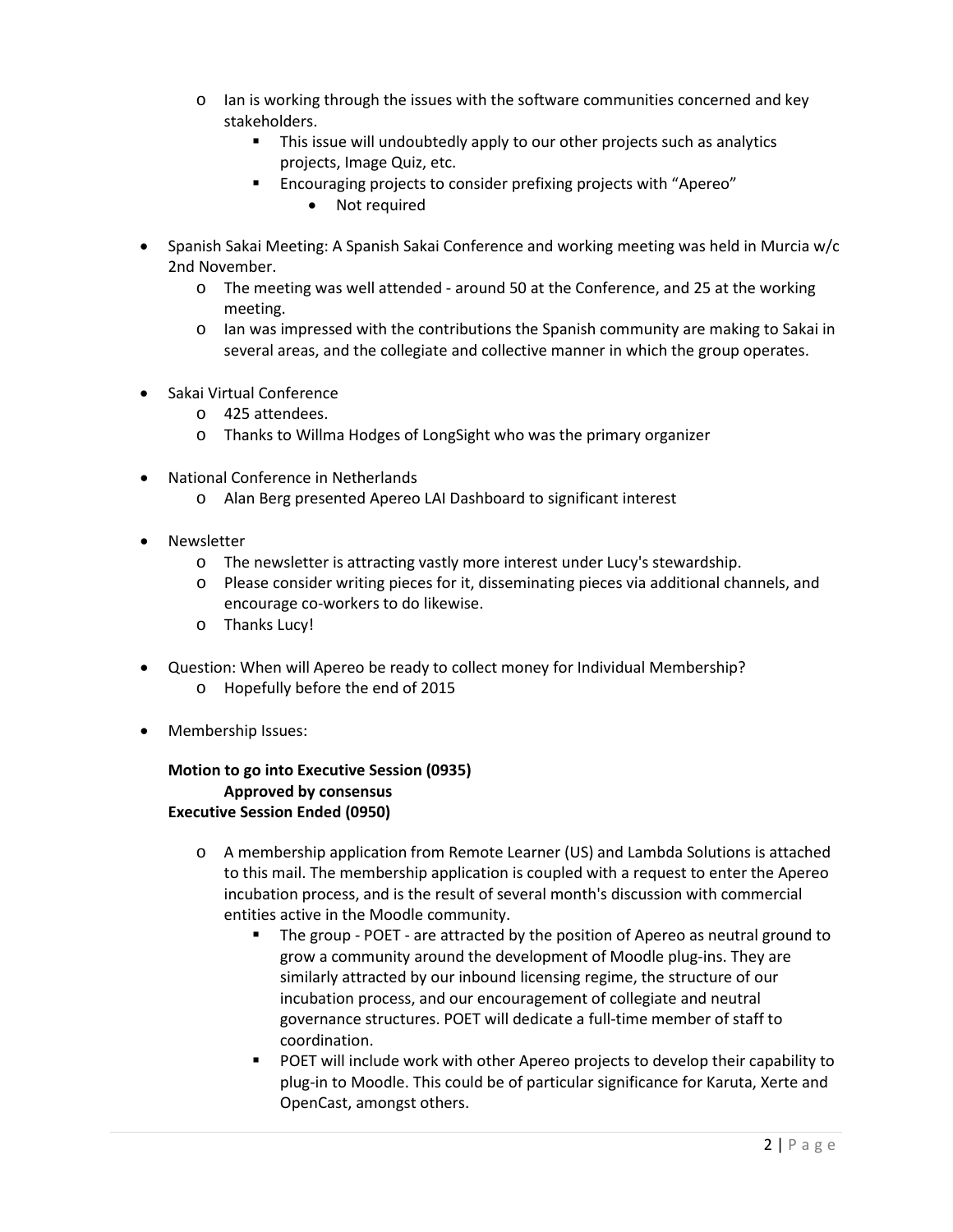- Motion: Approve the Remote Learner and Lambda combined proposal:
	- Moved: Susan Second: Alan Berg
	- **Approved by voice vote**
- Motion: Approve the combined/separate agreement:
	- Moved: Theresa Rowe Second: Tim Carroll
	- **Approved by consensus**
- o The school districts we have been working with in Illinois, Nebraska and New York State have now secured funding approval from the Gates Foundation. The group will meet on 19th/20th November in Omaha, Nebraska. Tim Carroll and Ian Dolphin will attend. Notes on our objectives follow - although this list should not be regarded as exclusive:
	- to ensure understanding of inbound and outbound licensing
	- to shape what might be an Apereo project/s and what might be a community of interest
	- to agree an appropriate membership contribution level (ie, to suit them as entities) and
	- to ensure we're all on the same page re process and expectations surrounding incubation
- o Conferences and Events
	- We have secured the support of Red Hat for the Open Summit.
		- A message under the name of Apereo, OSI and Red Hat will be sent within the next week to encourage other support and participation in planning. We have a working long list of Projects/Software Communities, Higher Ed institutions, and commercial entities to approach, which I will post to the November Board folder during the course of Monday 16th.
		- Pending a final call for volunteers, we have assembled a group to manage planning for Open Apereo 2016.
		- Laura McCord has volunteered to chair a planning group for the third year.
		- There has been a very favourable response to the venue announcement.
- o **More events** are listed at <https://www.apereo.org/events>
- Individual Membership By-law changes
	- o There have been no objections to the Friends of Apereo/individual membership consultation, although several comments have welcomed the initiative.
	- o By-law changes are required to put the program in place. I suggest changes be drafted by a small sub group of the board and approved at our December Meeting

## **Update on Newsletter from Lucy Appert**

- Looking for content, especially implementation success stories
- Board commended **Lucy for her great work! [Yay!]**